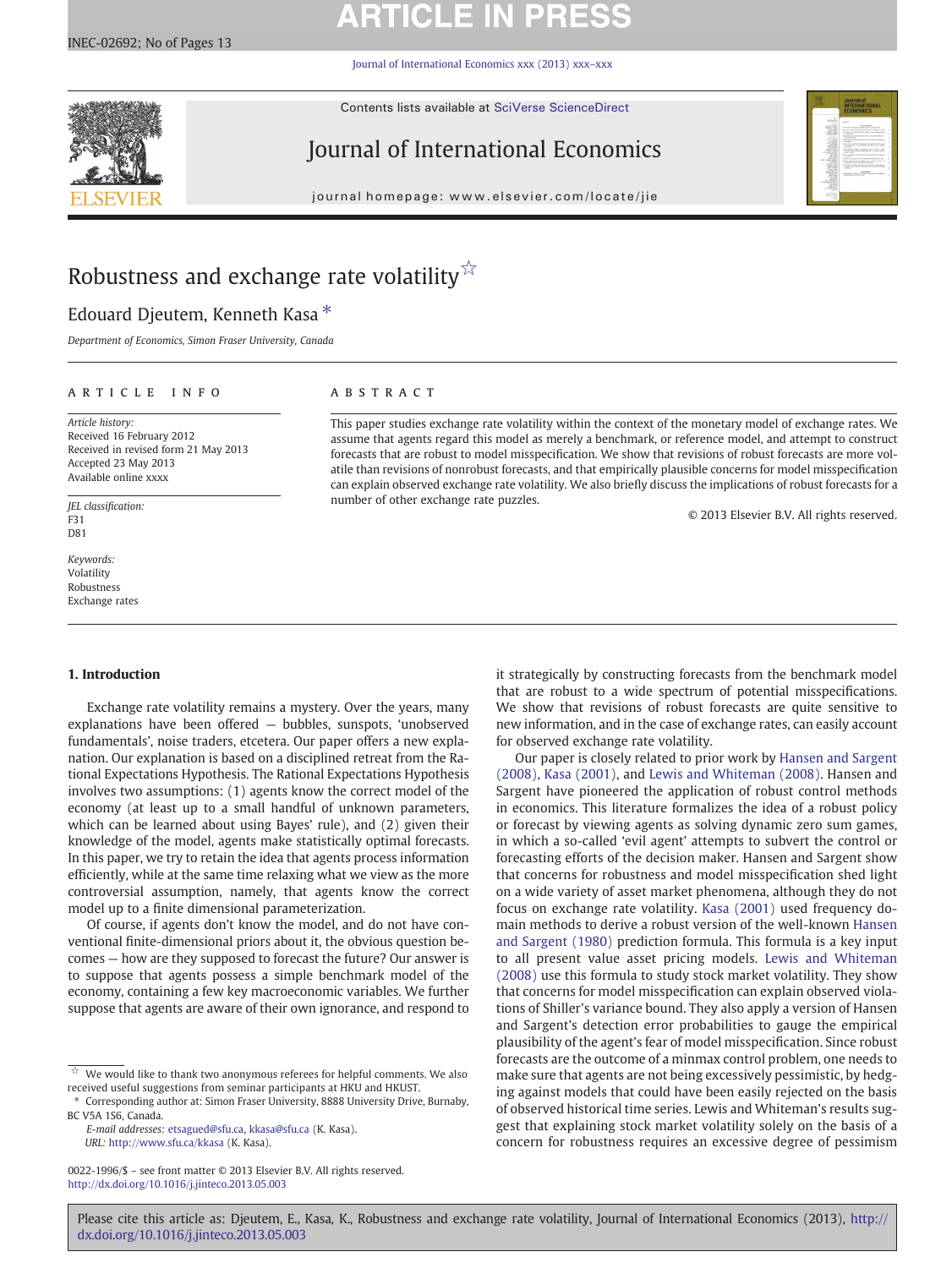on the part of market participants. Interestingly, when we modify their detection error calculations slightly, we find that robust forecasts can explain observed exchange rate volatility.<sup>1</sup>

Since there are already many explanations of exchange rate volatility, a fair question at this point is  $-$  why do we need another one? We claim that our approach enjoys several advantages compared to existing explanations. Although bubbles and sunspots can obviously generate a lot of volatility, these models require an extreme degree of expectation coordination. So far, no one has provided a convincing story for how bubbles or sunspots emerge in the first place. Our approach requires a more modest degree of coordination. Agents must merely agree on a simple benchmark model, and be aware of the fact that this model may be misspecified.<sup>2</sup> It is also clear that noise traders can generate a lot of volatility. However, as with bubbles and sunspots, there is not yet a convincing story for where these noise traders come from, and why they aren't driven from the market. An attractive feature of our approach is that, if anything, agents in our model are smarter than usual, since they are aware of their own lack of knowledge about the economy.<sup>3</sup>

Our approach is perhaps most closely related to the 'unobserved fundamentals' arguments in [West \(1987\)](#page--1-0), [Engel and West \(2004\),](#page--1-0) and [Engel et al. \(2007\)](#page--1-0). These papers all point out that volatility tests aren't very informative unless one is confident that the full array of macroeconomic fundamentals are captured by a model. $4$  As a result, they argue that rather than test whether markets are 'excessively volatile', it is more informative to simply compute the fraction of observed exchange rate volatility that can be accounted for by innovations in observed fundamentals. Our perspective is similar, yet subtlely different. In West, Engel–West, and Engel–Mark–West, fundamentals are only unobserved by the outside econometrician. Agents within the (Rational Expectations) model are presumed to observe them. In contrast, in our model it is the agents themselves who suspect that there might be missing fundamentals, in the form of unobserved shocks that are correlated both over time and with the observed fundamentals. In fact, however, their benchmark model could be perfectly well specified. (In the words of Hansen and Sargent, their doubts are only 'in their heads'). It is simply the prudent belief that they could be wrong that makes agents aggressively revise forecasts in response to new information.

In contrast to 'unobserved fundamentals' explanations, which are obviously untestable, there is a sense in which our model is testable. Since specification doubts are only 'in their heads', we can ask whether an empirically plausible degree of doubt can rationalize observed exchange rate volatility. That is, we only permit agents to worry about alternative models that could have plausibly generated the observed time series of exchange rates and fundamentals, where plausible is defined as an acceptable detection error probability, in close

analogy to a significance level in a traditional hypothesis test. We find that given a sample size in the range of 100–150 quarterly observations, detection error probabilities in the range of 10–20% can explain observed exchange rate volatility.

The remainder of the paper is organized as follows. Section 2 briefly outlines the monetary model of exchange rates. We assume that agents regard this model as merely a benchmark, and so construct forecasts that are robust to a diffuse array of unstructured alternatives. [Section 3](#page--1-0) briefly summarizes the data. We examine quarterly data from 1973:1–2011:3 on six US dollar bilateral exchange rates: the Australian dollar, the Canadian dollar, the Danish kroner, the Japanese yen, the Swiss franc, and the British pound. [Section 4](#page--1-0) contains the results of a battery of traditional excess volatility tests: Shiller's original bound applied to linearly detrended data, the bounds of [West \(1988\)](#page--1-0) and [Campbell and Shiller \(1987\)](#page--1-0), which are robust to inside information and unit roots, and finally, a couple of more recent tests proposed by [Engel and West \(2004\)](#page--1-0) and [Engel \(2005\)](#page--1-0). Although the results differ somewhat by test and currency, a fairly consistent picture of excess volatility emerges. [Section 5](#page--1-0) contains the results of our robust volatility bounds. We first apply [Kasa's \(2001\)](#page--1-0) robust Hansen–Sargent prediction formula, based on a so-called  $H^{\infty}$  approach to robustness, and show that in this case the model actually predicts that exchange rates should be far more volatile than the observed exchange rate volatility. We then follow [Lewis and Whiteman \(2008\)](#page--1-0) and solve a frequency domain version of Hansen and Sargent's evil agent game, which allows us to calibrate the degree of robustness to detection error probabilities. This is accomplished by assigning a penalty parameter to the evil agent's actions. We find that observed exchange rate volatility can be explained if agents are hedging against models that have a 10–20% chance of being the true data-generating process. [Section 6](#page--1-0) relates robustness to other puzzles in the foreign exchange market. In particular, we show that robust forecasts can explain the forward premium puzzle. In fact, explaining the forward premium puzzle is easier than explaining the volatility puzzle, since the associated detection error probabilities are larger. [Section 7](#page--1-0) contains a few concluding remarks.

#### 2. The monetary model of exchange rates

The monetary model has been a workhorse model in open-economy macroeconomics. It is a linear, partial equilibrium model, which combines Purchasing Power Parity (PPP), Uncovered Interest Parity (UIP), and reduced-form money demand equations to derive a simple first-order expectational difference equation for the exchange rate. It presumes monetary policy and other fundamentals are exogenous. Of course, there is evidence against each of these underlying ingredients. An outside econometrician would have reasons to doubt the specification of the model. Unlike previous variance bounds tests using this model, we assume that the agents within the model share these specification doubts.

Since the model is well known, we shall not go into details. (See, e.g., [Mark, 2001](#page--1-0) for a detailed exposition). Combining PPP, UIP, and identical log-linear money demands yields the following exchange rate equation:

$$
s_t = (1 - \beta)f_t + \beta E_t s_{t+1}
$$
\n(2.1)

where  $s_t$  is the log of the spot exchange rate, defined as the price of foreign currency. The variable  $f_t$  represents the underlying macroeconomic fundamentals. In the monetary model, it is just

$$
f_t = (m_t - m_t^*) - \lambda (y_t - y_t^*)
$$

where  $m_t$  is the log of the money supply,  $y_t$  is the log of output, and asterisks denote foreign variables. In what follows, we assume  $\lambda = 1$ , where  $\lambda$  is the income elasticity of money demand. The key feature of

 $^{\rm 1}$  This is not the first paper to apply robust control methods to the foreign exchange market. [Li and Tornell \(2008\)](#page--1-0) show that a particular type of structured uncertainty can explain the forward premium puzzle. However, they do not calculate detection error probabilities. [Colacito and Croce \(2011\)](#page--1-0) develop a dynamic general equilibrium model with time-varying risk premia, and study its implications for exchange rate volatility. They adopt a 'dual' perspective, by focusing on a risk-sensitivity interpretation of robust control. However, they do not focus on Shiller bounds or detection error probabilities, as we do here.

<sup>2</sup> On bubbles, see inter alia [Meese \(1986\)](#page--1-0) and [Evans \(1986\)](#page--1-0). On sunspots, see [Manuelli and Peck \(1990\)](#page--1-0) and [King et al. \(1992\).](#page--1-0) It should be noted that there are ways to motivate the emergence of sunspots via an adaptive learning process ([Woodford,](#page--1-0) [1990](#page--1-0)), but then this just changes the question as to how agents coordinated on a very particular learning rule.

<sup>&</sup>lt;sup>3</sup> On the role of noise traders in fx markets, see [Jeanne and Rose \(2002\)](#page--1-0). A more subtle way noise traders can generate volatility is to prevent prices from revealing other traders' private information. This can produce a hierarchy of higher order beliefs about other traders' expectations. [Kasa et al. \(2010\)](#page--1-0) show that these higher order belief dynamics can explain observed violations of Shiller bounds in the US stock market.

<sup>&</sup>lt;sup>4</sup> Remember, there is an important difference between unobserved fundamentals and unobserved information about observed fundamentals. The latter can easily be accommodated using the methods of [Campbell and Shiller \(1987\)](#page--1-0) or [West \(1988\)](#page--1-0).